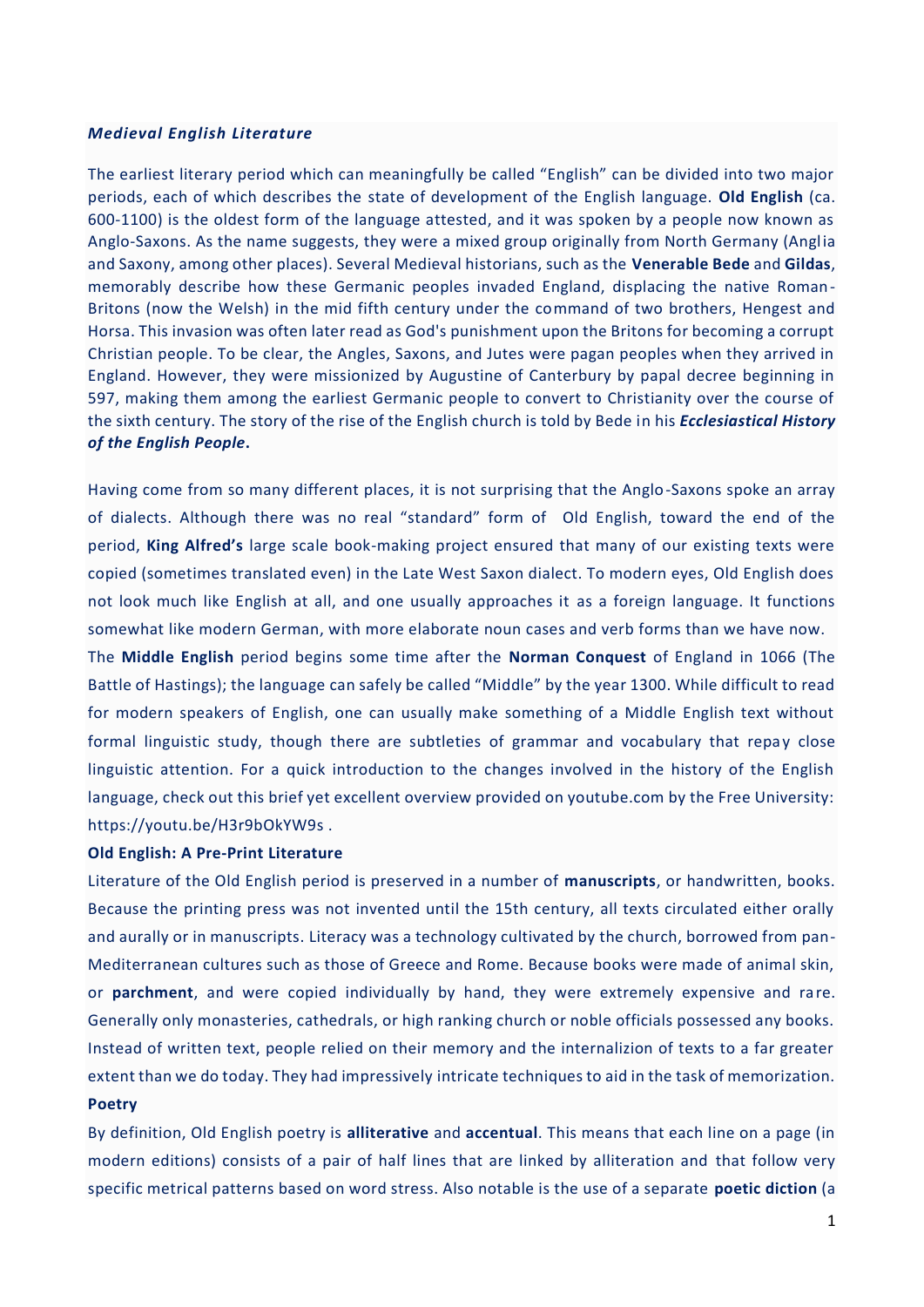set of vocabulary used exclusively in poetry) and the principle of **variation** (metrical patterns and word combinations should not be repeated often or near each other in a given text). Some experiments in form took place later in the period, and these may have given rise to some alliterative accentual forms we find springing up seemingly out of nowhere later on in Middle English (see: "The Alliterative Revival" below).

# **Germanic Heroic Legend**

Perhaps the most famous work of Old English literature is the long poem *Beowulf*. It tells Beowulf's life story, arranged as a binary of the hero's rising and setting, like the sun. Beowulf is a princel ing of the Geats (from Southern Sweden) who wins renown by killing monsters. His first major deed is to rid the Danish King Hrothgar's hall, Heorot, of the man-eating monster Grendel. He lies awake at night, waiting for Grendel to attack the court under cover of dark. The two wrestle hand to hand, as Beowulf refuses to use weapons, and he tears Grendel's arm from its socket. The monster escapes, trailing blood and screams into the darkness of the surrounding fen-country. The next evening, as the court celebrates this happy turn of fate, Grendel's mother attacks the court and kills more men. In response, Beowulf and company seek out her lair, an underground cave accessible only by swimming through a monster-filled lake. Against all odds, Beowulf hunts her down and kills her. He returns with Grendel's severed head as a trophy and Hrothgar and his people reward Beowulf handsomely. The second portion of the poem portrays Beowulf in old age, having ruled his people well for 50 years. A dragon, awakend by a thief who steals a single cup from its lair, ravages Beowulf's land. King Beowulf then confronts the dragon, and the two bring each other to the brink of death. Wiglaf, a brave and loyal companion of Beowulf, helps his lord slay the dragon when none other would, and Beowulf's final wish is to see the dragon's treasure before he dies. He then passes and his people build a great cliff-top pyre and burial mound, burning king and treasure together in pagan fashion. The poem is often read as an attempt by a Christian community to reconcile their respect for their pagan ancestors with their newly acquired faith.

### **Elegy/Lyric and Wisdom Poetry**

Other important types of Anglo-Saxon poetic genres include **Elegaic Lyric** or **Wisdom poetry**. Two wellknown specimens are *The Wanderer* and *The Seafarer.* Each poem can be seen as an outgrowth of the Heroic literature mentioned above, for one of the chiefest realities of such a culture was frequent warfare, along with all of the interpersonal loss that brings. Each of these poems is a sort of lyric reflection by a speaker upon the sorrows he/she has experienced in life, including exile and lordlessness. The poems draw upon nature imagery and a sense of nostalgia shot through with sorrow as the speaker progresses on a journey (able to be read both literally and allegorically) toward a stoic brand of resignation in the face of such hardship.

**Religious poetry** was extremely important to the Anglo-Saxons, and chief specimens are *The Dream of the Rood* and the poems in the Junius 11 manuscript. The former is a dream vision in which the dreamer meets the Cross of Christ personified, who in turn reflects on the day of crucifixion and its regret at having been involved in the unjust slaying of its own Lord. The latter works consist of superb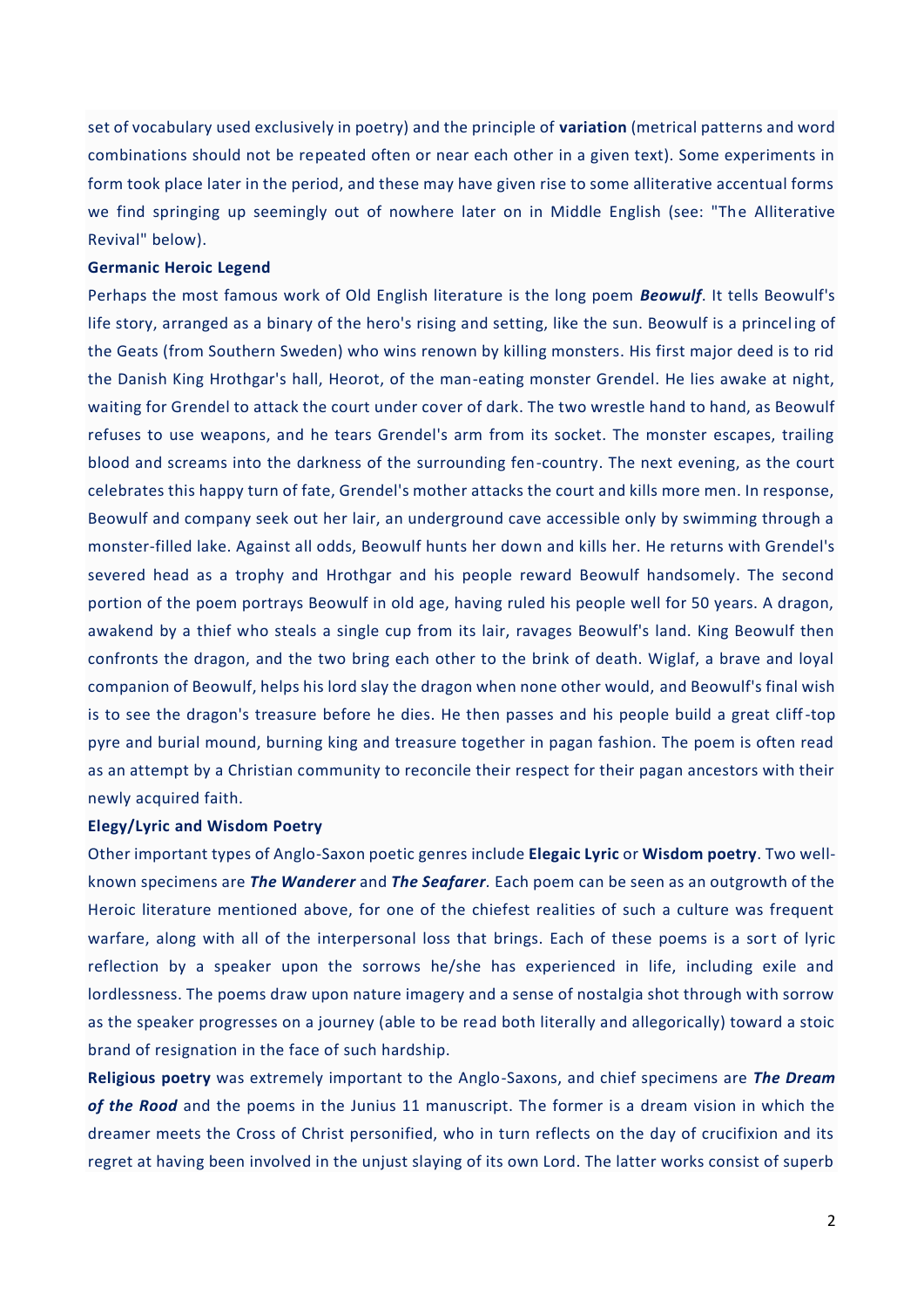poetic translations of Old Testament texts (*Genesis A* and *B*, *Exodus*, *Daniel*, and *Christ and Satan*). The volume is also notable for its illustrations, among the finest of their time.

There are many other subtypes of poetry (charms, prayers, Psalms, lives of saints, etc), but the **Exeter Book Riddles** are worth mentioning. This collection of nearly 100 riddles are challenging, sometimes humorous, reflections upon the ambiguity of meaning and the beauty of language. Since they lack solutions in the manuscript, they have kept amateurs and scholars alike guessing at their solutions for two centuries. Their intricate logic suggests a delight for word-play among the oldest readers of English texts.

#### **Prose**

Initially after the conversion (which brought literacy) Old English was not a language used for prose, except for law codes. Serious writing, such as philosophical or medical treatises, tended to be written in **Latin**, the international language of learning in the Middle Ages. Yet this changed in England after the Viking invasions of the ninth century left most religious houses too empty and fragmented to produce scholars with strong Latin skills. After pushing back the Viking threat (for a while), King Alfred of Wessex addressed this educational lack with a large scale translation project and book production program. At his behest, a number of important scholarly and religious works were translated into Old English from Latin and were widely reproduced and disseminated across England. This set an early precedent for the use of English as a language of prose learning.

The **Venerable Bede's** *Ecclesiastical History* was translated into Old English prose under Alfred, and it remains one of the finest examples of medieval scholarship. Other important prose works included those of the "**lives of saints**" genre, miraculous tales intended to encourage believers in their faith. Along similar lines, though much more polemical, were **homilies**, or sermons for oral delivery. Among the most famous of these is **Archbishop Wulfstan's** fiery *Sermo Lupi Ad Anglos*, from the early eleventh century. In it, the Archbishop addresses the new Viking threat and vehemently condemns the treachery he saw in Anglo-Saxons who were complicit with Viking invaders and slavers. The Old English period is often seen as coming to a close in the late eleventh century, as first Vikings and then Normans (from Normandy, in France) conquered the land and took to the throne. Along with new leadership, they brought with them new words and literary tastes that would alter the English language and literature forever.

### **Middle English**

After the Norman Conquest, many Anglo-Saxon nobles were dispossessed and a new French-speaking (Anglo-Norman, technically) aristocracy came to power. Of course these cultural shifts did not occur in all places overnight. However, over time, the Norman nobles cultivated a taste for continental styles of literature such as Courtly Love, Romance, and the matter of Arthur, while older fashions, such as Germanic/Heroic literature, fell into disuse. Later in this period, speakers saw the rise of a more standard form of English, based primarily upon the dialects of London. Meanwhile, many authors wrote in French because it was the prestige language of the court, such as **Marie de France** (*Lays* and *Fables*) and **Wace** (*Brut*).

**Women Writers**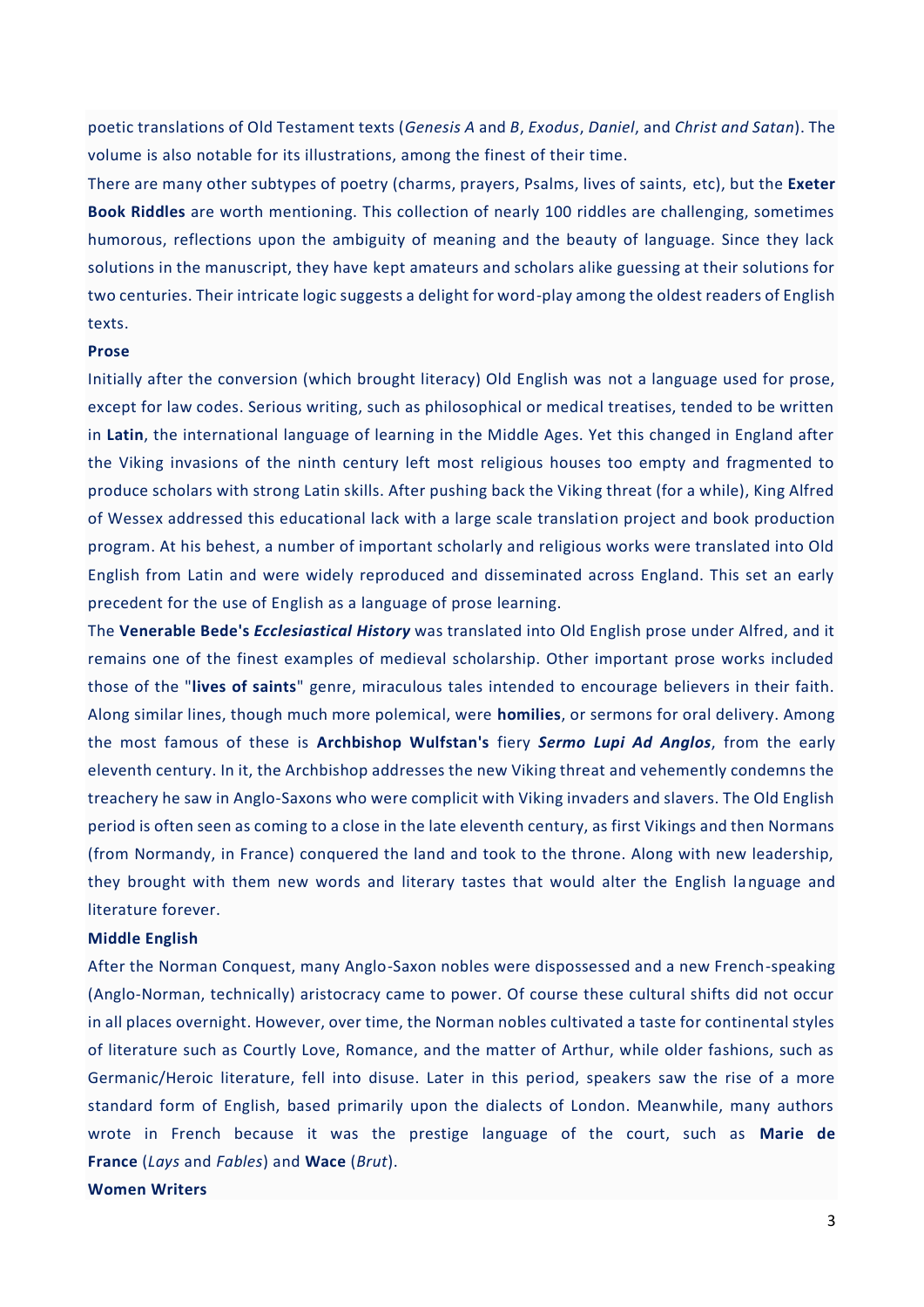A brief note on women writers: in the Old English period, nearly all vernacular texts, prose or poetry, have come to us anonymously, so there is no sure way to assess if or how many women were "authors"; yet the likelihood is low, given that most writing took place in all-male monasteries, and texts do not mention female poets. In the Middle English period though, we have a clearer picture because named authorship came to be considered important— major works by women include *The Book of Margery Kemp*, the first autobiography in English, **Julian of Norwich's** *Showings*, a series of mystical and theologically rich visions, and the works of Marie de France. It should also be noted that a great deal of literature was being produced during this time in a dialect of English up in Scotland as well, though for brevity, we will only mention the "**Scottish Makars**" William Dunbar, Robert Henryson, and Gavin Douglas in passing.

# **Poetry**—**Lyrics/Ballads**

There are a great number of anonymous lyric poems and ballads found in manuscripts from this entire period. These tend to be short pieces written in rhymed couplets that reflect on such topics as the cycle of nature ("**sumer is i-cumen in**"), religious reflections ("**Adam Lay a-bunden**"), or romantic laments.

The fourteenth century is quite pivotal for England, as well as for the whole of Europe. Between 1347 and 1350, a plague, commonly called "**The Black Death**" ravaged the whole of Europe, with upwards of 30% of the entire population dying from the disease in that short period of time. The plague killed indiscriminately among rich and poor, secular and clerical, and this left enormous gaps in social institutions. For instance, manual laborers came to be paid much much higher wages after the plague because there were so few to work the fields. This social instability gave the merchant classes an unprecedented amount of power and social mobility, which in turn encouraged rapid urbanization. In the latter half of the fourteenth century, two of the era's most famous poets emerged from this urban merchant background: **Geoffrey Chaucer** and **John Gower**. Chaucer is famous for his *Canterbury Tales* and Gower for *Confessio Amantis*. Each is a collection of tales united by a **frame narrative**. This style of tale was an innovation borrowed from Meditterranean authors such as Giovanni Boccaccio (who used a plague frame narrative for his *Decameron*). This increasing influence from Mediterranean and continental literature may also have to do with increasing interaction of English people with these regions due to the Hundred Years War (in France) and the Crusades to the Holy Land.

**Chaucer's** *Canterbury Tales* narrates the journey of a group of travellers who are going from London to Canterbury on pilgrimage. Along the way, they have a story telling contest, and so each of the 29 pilgrims is supposed to tell their own kind of tale. Although the work remained unfinished at the time of Chaucer's death, it has been cherished for centuries because of Chaucer's skill at creating extremely vivid characters who tell highly memorable stories, sometimes touching, sometimes comic, sometimes disturbing. His most famous characters include the Miller, the Wife of Bath, the and the Pardoner.

#### **Courtly Love**

Courtly Love was a literary trend that flourished especially among the French nobility. This genre exalted an idealized code of chivalry, in which a knight vows undying loyalty to his lady, who may bestow favor upon him, but who never (in theory) takes him as a lover— though this last aspect was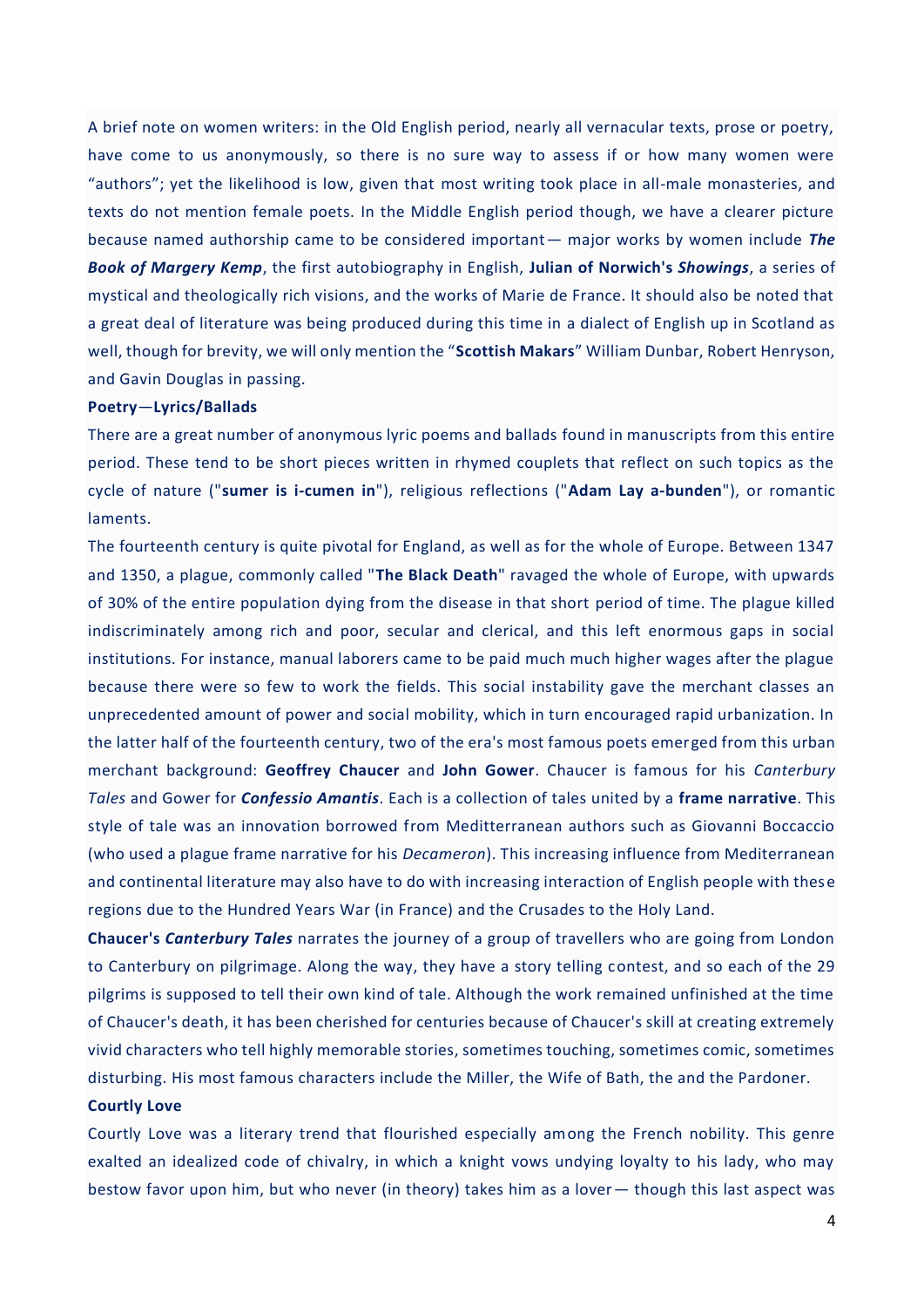often subverted in literature as well as in life. Chaucer wrote one of the finest examples of the genre in his long narrative poem *Troilus and Criseyde,* which adapts the story of the Fall of Troy to a Courtly Romance sensibility. Among Chaucer's shorter works are the *Parliament of Fowls,* in which he may have invented Valentine's Day, *The Book of the Duchess*, and many others. In the century after his death, Chaucer's admirers and poetic imitators were many, for he was quite popular in his day. They include **John Lydgate**, **Thomas Hoccleve**, and **John Skelton**—such authors helped solidify Chaucer's position as "Father of English Poetry", which is, of course, a contestable title, given how much poetry came before Geoffrey. This is not to say that he was not utterly influential for later English literature, merely that he was not first.

# **Religious Upheaval**

The social upheaval of the era was no stranger to religion. Up to this point, the Catholic Church, centered upon the Vatican in Rome, had been the dominant leading voice for the Western Christian faith. However, voices of dissent began to crop up during this period, many of which rallied around an Oxford scholar and theologian named **John Wycliffe**, who promoted the translation of the scriptures into plain English. His hope was that people could inform themselves on matters of belief, rather than having to rely upon priests to translate and interpret Latin scripture for them. Those who held such opinions came to be called **Lollards**, and they were often considered radical enemies of the faith, subversive to the authority and unity of the Church.

Whether he identified as a Lollard or not, the writings of **William Langland** vividly portray the spiritual concerns of the day. His *Piers Plowman*, which he revised several times over the course of his life, is an extended series of allegorical dream visions in which the narrator goes on a spiritual journey to find Truth. At first he tries to do so by seeking out Do-well, Do-bet, and Do-best (allegorical figures representing the attempt to earn one's salvation by means of good works), but eventually he realizes that Truth is better accessed by means of working with Piers the Plowman, a figure for Christ, who bestows grace on all who work with him freely and evenly. Lollardry and other such movements can be seen as the first stirrings of a social movement that would later give way to the **Reformation**.

#### **Regionalism and Nostalgia**

Meanwhile, although poets like Chaucer and Langland were concerned with national and global matters, some poets looked back with nostalgia upon the past, and turned to regional identity as a source of solace amidst all the chaos of the era. **The Pearl Poet**, so called because his works are anonymous, left us with two poems considered the crowning achievements of the **Alliterative Revival**. *Gawain and the Green Knight* tells an Arthurian tale, but alters it by telling it in a deliberately archaic form highly reminiscent of Anglo-Saxon poetry. It uses the same style of obscure vocabulary and scheme of alliteration, though with an innovative stanzaic form; each stanza ends with a "bob and wheel" rhymed couplet. This fusion of old and new is taken even further in *Pearl*, an intricately wrought and deeply moving dream vision that chronicles a father's struggle to cope with the loss of his great pearl, now buried in his garden (this is often read as an allegory for the loss of a daughter named Marguerite). The daughter appears to him in her heavenly glorified body and walks him through his theological questionings and doubts about his faith. This growing tension can be found throughout